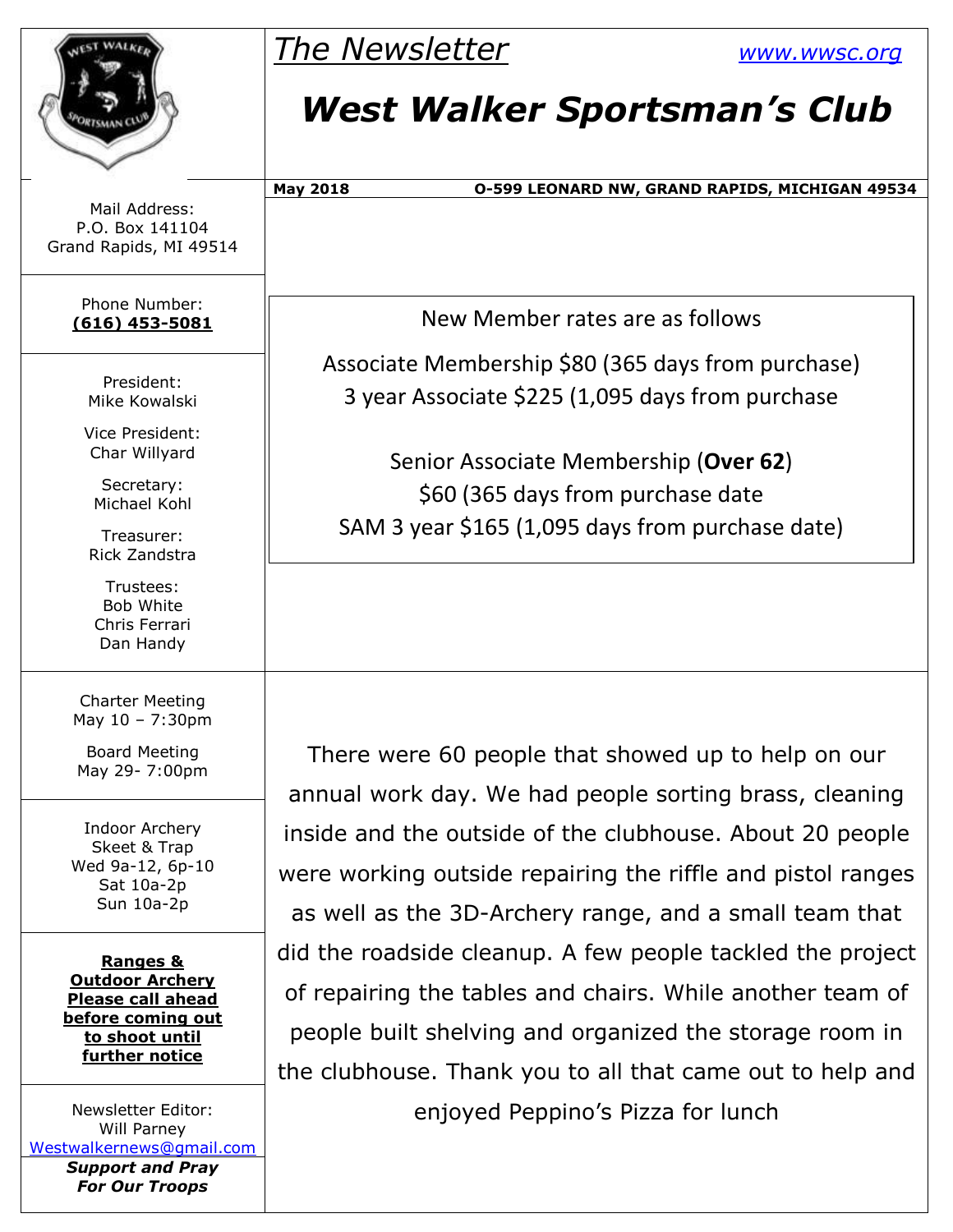Our Mexican Fiesta was a Smashing Success

We had Twelve participants this month. The food was well received. Everybody had fun whacking the piñata. The mariachi ducks took a beating, and the taco were harder that anybody would have guessed.

Our winners this month were: 1st Scott Meier, 2nd Mitch Farran, 3rd Nadine Farran. My helpers this month were: RSOs and cleanup crew: Fran Handy & Mike Kohl, Piñata and dessert: Rhoda VanderHorn, Score poster: Peter VanderHorn. side fixings: Nadine Farran, as always, my deep appreciation for all the help.



**FIRST PLACE SCOTT MEIER TIME FOR FOOD PINATA Whack!!** Submitted by: Gloria Von der Heide



\$10

# **AFRICAN SAFARI** SATURDAY MAY 19, 2018

3:00 PM

Bring your pistols and 50 rounds (All 3 D targets.) All calibers welcome.

Iron sites only please. Round nose only. No hollow point or wad cutter. No magnums or rifle calibers allowed.

AFTER THE SHOOT. JOIN US AT THE CLUB HOUSE FOR A FREE DINNER, AWARDS, GAMES AND PRIZES.

**Menu: Sloppy Joe's Chips Veggies Dessert** 

No need to pre pay, but food and prizes will be purchased, so take your reservation seriously. Sign up at club house or range office or call range office 453-5081 or Gloria Vonderheide 454-7454 g vonderheide@yahoo.com

Sign up dead line: Sunday May 13, 2018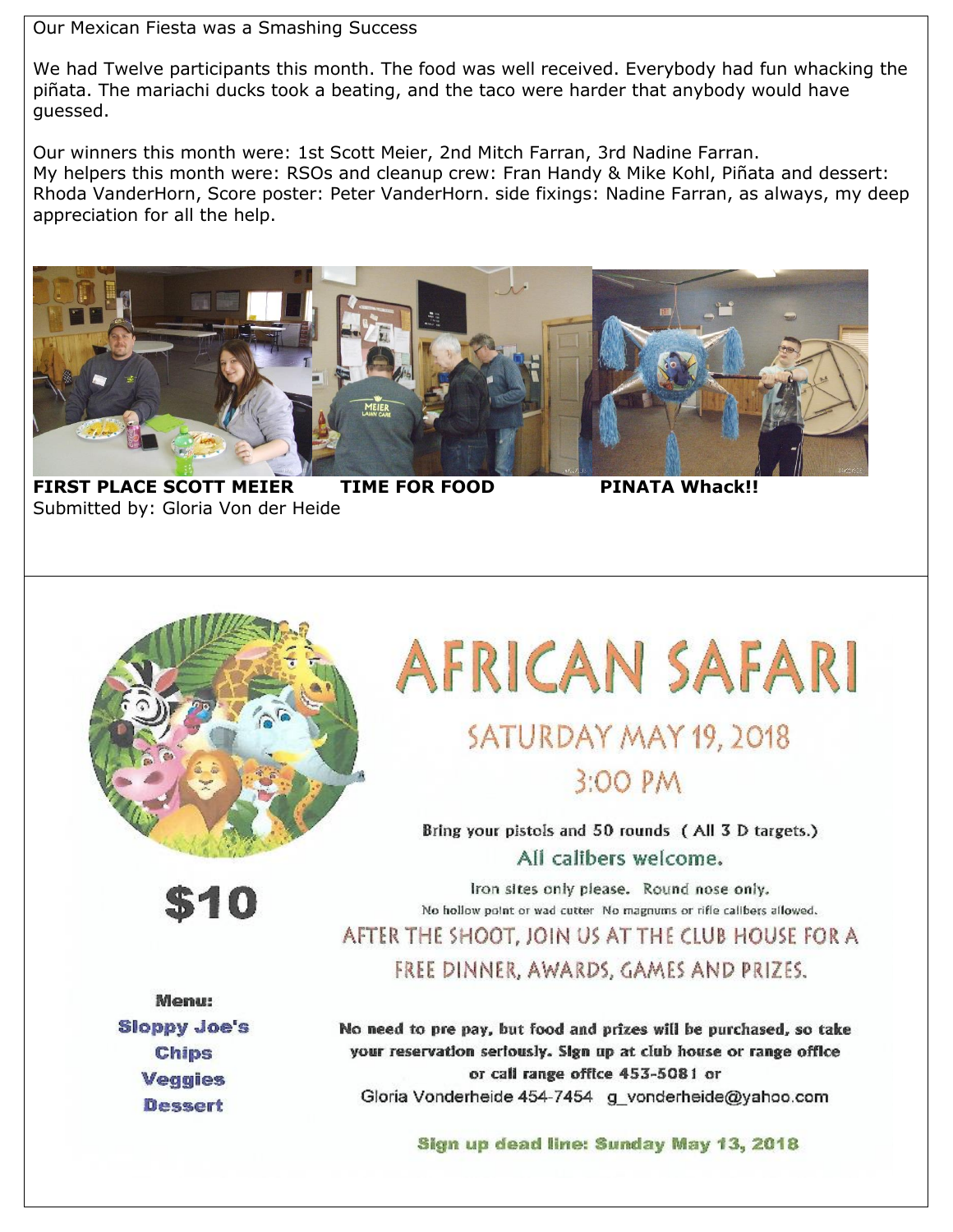

## **Summer 2018 Youth Archery**

West Walker Sportsman Club will be hosting youth archery during the summer of 2018. The program will be 7 week classes starting Tuesday June 26th and ending Tuesday August 14th.

This program is designed for youth with limited or no experience to learn safety, proper archery form, and have fun. All equipment is provided, but own equipment can be used. The class location will vary weekly in the indoor and outdoor ranges as we will be shooting a variety of targets. This class will be taught by USA Archery Certified Instructors with multiple years' experience teaching youth archery in several venues.

#### 1) Beginning Archery

- Tuesday evenings at 6:30pm
- Instruction is on basic form, safety & FUN  $\bullet$
- Equipment is provided
- Variety of targets
- Younger kids ok (with parent if needed)
- Drop ins are welcome if room allows, great way to try out archery
- 6 weeks of indoor instruction & the "Carnival of Chaos" pizza party to end the class
- **Class limited to 12 students**

#### 2) Intermediate Archery

- Tuesday evenings at 7:30pm
- . Next step for older students who have been in an Archery program
- Requires minimal shooting ability and desire to advance
- **Equipment is provided**
- Class focus will be to improve each student's shooting ability
- Variety of targets
- Structured weekly lesson plan with specific skills to develop proper shooting form
- 6 weeks of indoor instruction & the "Carnival of Chaos" pizza party to end the class
- **Class limited to 16 students.**

The cost will be a one-time \$15.00 signup fee for targets/supplies/pizza party (collected the first class) and \$2.00 per week range fee. Contact Jerry Schondelmayer for more information or to sign up your young archers.

**Jerry Schondelmayer Level 2 USA Archery Instructor** 616-836-0025 jerry schondelmayer@yahoo.com

**Shannon Griffin Level 1 USA Archery Instructor** 616-283-2879 sew-4-fun@att.net

**Tom Kelly Level 3 USA Archery Instructor** gyscience@gmail.com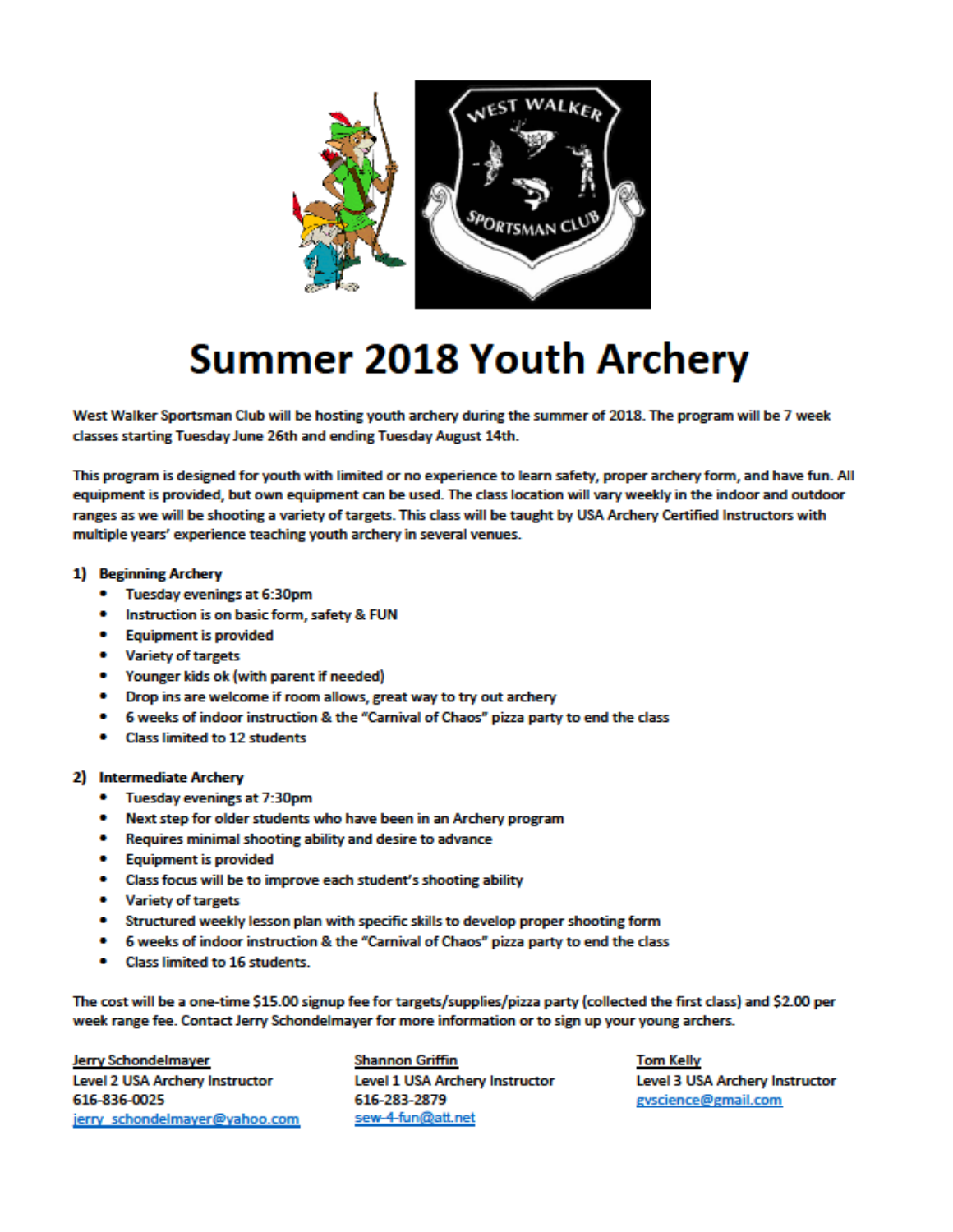

#### *WEST WALKER*



### *SPRING* **FUN SHOOT 100 targets**

 **Saturday, May 19 or Sunday, May 20** 

### **Random 2- Man pairings (drawn after shooting)**

 **Entry Cost: \$ 8.00 – per shooter –** *plus regular line fees*

#### **Random Pair with Highest combined score will be the winners**

 **Each participant shoots 4 lines of 5-Stand- (all on either day or some on both) Winning pair shares 60% of the collected entry \$ plus "***Bragging Rights***" until next year. Ties will be settled by reverse long run.**

> **Food will be available both days Lunch – Saturday \*\* Breakfast - Sunday**

# *Come and join the fun !*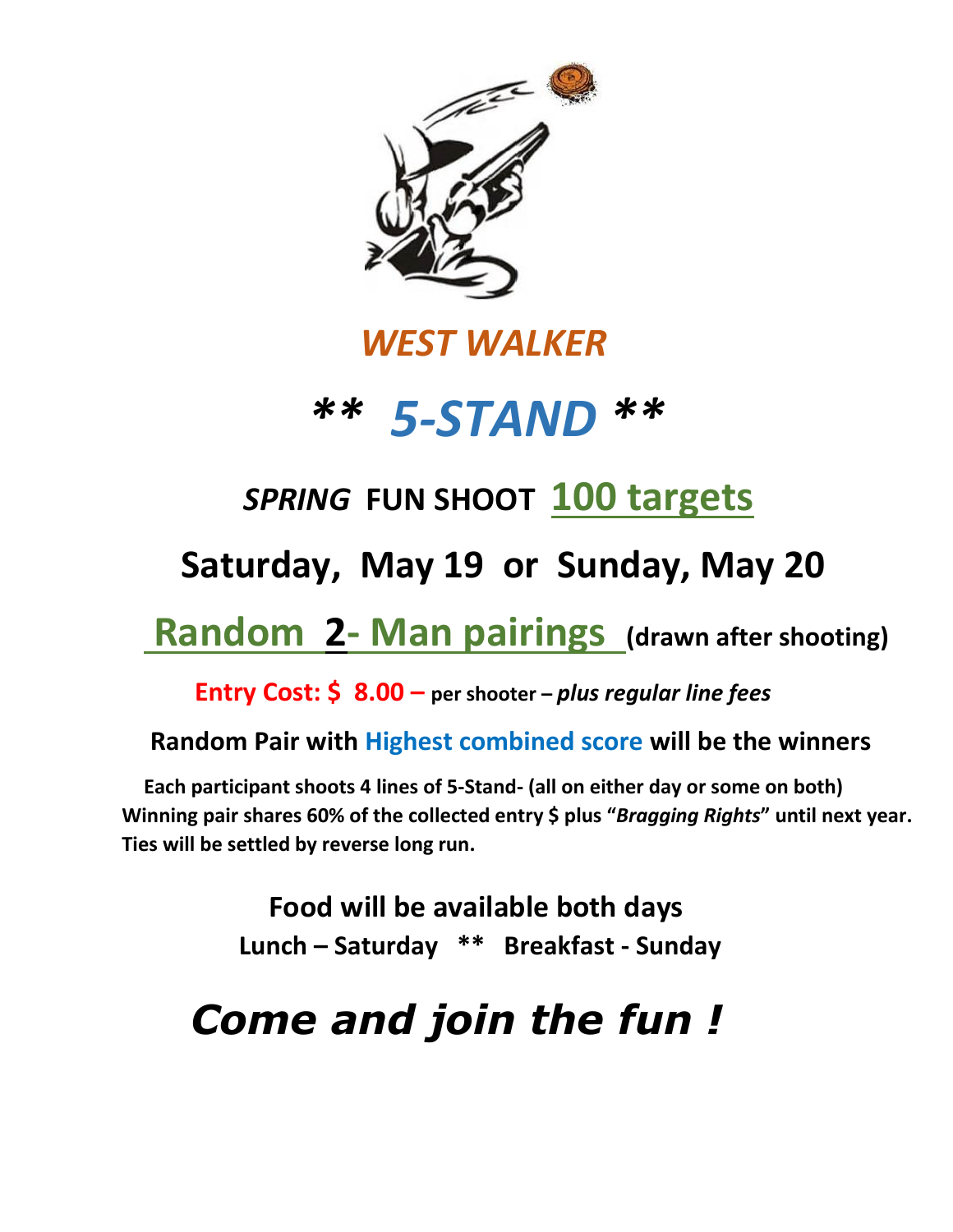| <b>CPL Class</b><br>May 20 8:30AM - 6:30PM<br>WWSC Indoor range<br>\$90 Members & family (each)<br>\$100 General public<br>TommyGunsMI@gmail.com / 616-920-1701<br>www.TommyGunsTraining.com<br>Tom O'Brien - NRA and MCRGO certified instructor                                                                                               | <b>Advanced Pistol Carry Class</b><br>June 2 9:00AM - 5:00PM<br>WWSC Indoor range<br>\$200 Members & family (each)<br>Limited seating, heavy range class, tactical and dynamic<br>target engagement, email for details<br>TommyGunsMI@gmail.com / 616-920-1701<br>www.TommyGunsTraining.com<br>Tom O'Brien - NRA and MCRGO certified instructor<br><i><b>*CPL REQURIED</b></i> |  |  |
|------------------------------------------------------------------------------------------------------------------------------------------------------------------------------------------------------------------------------------------------------------------------------------------------------------------------------------------------|--------------------------------------------------------------------------------------------------------------------------------------------------------------------------------------------------------------------------------------------------------------------------------------------------------------------------------------------------------------------------------|--|--|
| Did You Know that WWSC is a non-profit<br>organization that is run by Charter Members<br>who volunteer their time?<br>We are always looking for good people who<br>are interested in becoming Charter Members<br>to help us keep this club open.<br>If you are interested, please speak with any<br><b>Charter Member for more information</b> | <b>May Range Hours</b><br><u><math>16 - 31</math></u><br><u>May 1 - 15</u><br>May<br>Mon - Sat: 9:00am - 7:30pm<br>9am-7:30pm<br>Sundays: 10:00am - 7:30pm<br>10am-7:30pm<br><b>Link for range rules</b>                                                                                                                                                                       |  |  |

| <b>2018 Big Gun Raffle Winners</b> |                                             |      |                       |  |  |  |
|------------------------------------|---------------------------------------------|------|-----------------------|--|--|--|
| Jan                                | <b>Ruger Predator 6.5 Cal</b>               | #250 | <b>Bill Tingley</b>   |  |  |  |
| Feb                                | Ruger SR22 .22LR                            | #59  | <b>Rich Ponstein</b>  |  |  |  |
| Mar                                | <b>Henry Golden Boy .22LR</b>               | #272 | <b>David Dorr</b>     |  |  |  |
| Apr                                | Ruger LCR .38 Special +P                    | #117 | <b>Michael Lehman</b> |  |  |  |
| May                                | <b>Remington V3 12g Semi-Auto</b>           |      |                       |  |  |  |
| Jun                                | <b>Glock 43 9mm Special Edition</b>         |      |                       |  |  |  |
| Jul                                | Browning AB3 7mm pkg w/Nikon Scope          |      |                       |  |  |  |
| Aug                                | <b>Ruger Mark IV Target SS 22LR</b>         |      |                       |  |  |  |
| <b>Sep</b>                         | Tikka T3 Stainless 22-250 Cal               |      |                       |  |  |  |
| <b>Oct</b>                         | Ruger SR1911 SS 9mm                         |      |                       |  |  |  |
| <b>Nov</b>                         | <b>Springfield Armory Saint AR15 23 Cal</b> |      |                       |  |  |  |
| <b>Dec</b>                         | <b>FNH FNX 45 Tactical 45ACP</b>            |      |                       |  |  |  |

**West Walker Sportsman Club is looking for range monitors to check memberships on the rifle & pistol ranges in 4-6 hour shifts. No experience necessary, we will train you.** 

**If you are retired or have free time during the daylight hours**

**and share an interest in promoting a safe shooting environment,**

**Please contact Don Mize at imdmize@yahoo.com.**

**Monitors will receive free annual membership renewal for working 100 hours. These are voluntary positions. Range monitors that work 2 full shifts a month will be able to use the indoor pistol range NO GUESTS**